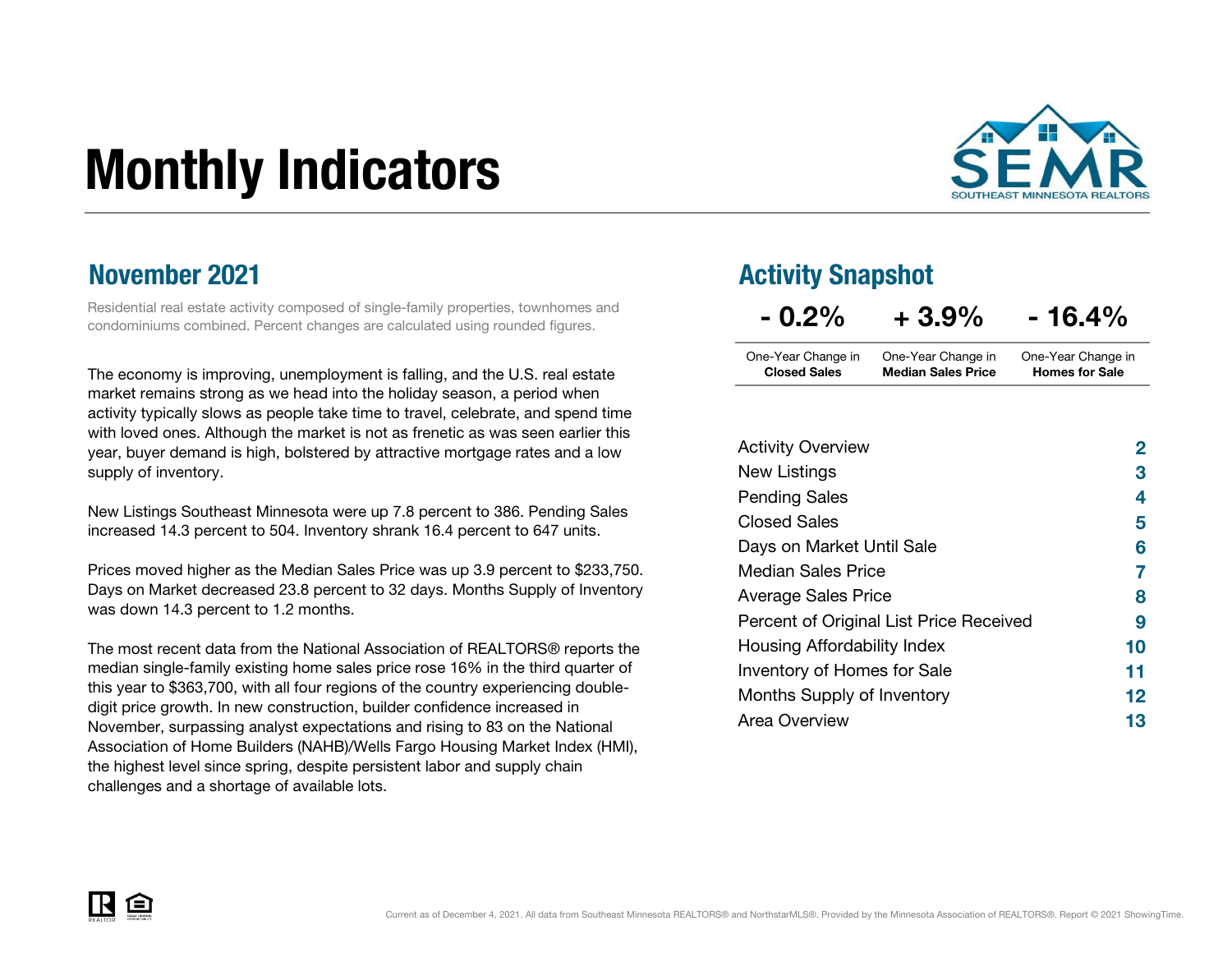# Activity Overview

Key metrics by report month and for year-to-date (YTD) starting from the first of the year.



| <b>Key Metrics</b>           | <b>Historical Sparkbars</b>               | $11 - 2020$ | 11-2021   | <b>Percent Change</b> | <b>YTD 2020 YTD 2021</b> |           | Percent Change |
|------------------------------|-------------------------------------------|-------------|-----------|-----------------------|--------------------------|-----------|----------------|
| <b>New Listings</b>          | 11-2018<br>11-2019<br>11-2020<br>11-2021  | 358         | 386       | $+7.8%$               | 6,541                    | 6,668     | $+1.9%$        |
| <b>Pending Sales</b>         | 11-2018<br>11-2020<br>11-2021<br>11-2019  | 441         | 504       | $+14.3%$              | 6,286                    | 6,198     | $-1.4%$        |
| <b>Closed Sales</b>          | 11-2018<br>11-2020<br>11-2021<br>11-2019  | 528         | 527       | $-0.2%$               | 6,073                    | 6,010     | $-1.0%$        |
| <b>Days on Market</b>        | 11-2018<br>11-2020<br>11-2019<br>11-2021  | 42          | 32        | $-23.8%$              | 53                       | 31        | $-41.5%$       |
| <b>Median Sales Price</b>    | 11-2018<br>11-2019<br>11-2020<br>11-2021  | \$225,000   | \$233,750 | $+3.9%$               | \$222,500                | \$245,000 | $+10.1%$       |
| <b>Avg. Sales Price</b>      | 11-2018<br>11-2019<br>11-2020<br>$11-202$ | \$252,522   | \$271,783 | $+7.6%$               | \$247,399                | \$276,415 | $+11.7%$       |
| Pct. of Orig. Price Received | 11-2018<br>11-2019<br>11-2020<br>11-2021  | 97.4%       | 98.2%     | $+0.8%$               | 97.7%                    | 100.0%    | $+2.4%$        |
| <b>Affordability Index</b>   | 11-2018<br>11-2020<br>11-2021<br>11-2010  | 197         | 186       | $-5.6%$               | 199                      | 178       | $-10.6%$       |
| <b>Homes for Sale</b>        | 11-2020<br>11-2018<br>11-2021<br>11-2019  | 774         | 647       | $-16.4%$              |                          |           |                |
| <b>Months Supply</b>         | 11-2020<br>11-2018<br>11-2021             | 1.4         | $1.2$     | $-14.3%$              |                          |           |                |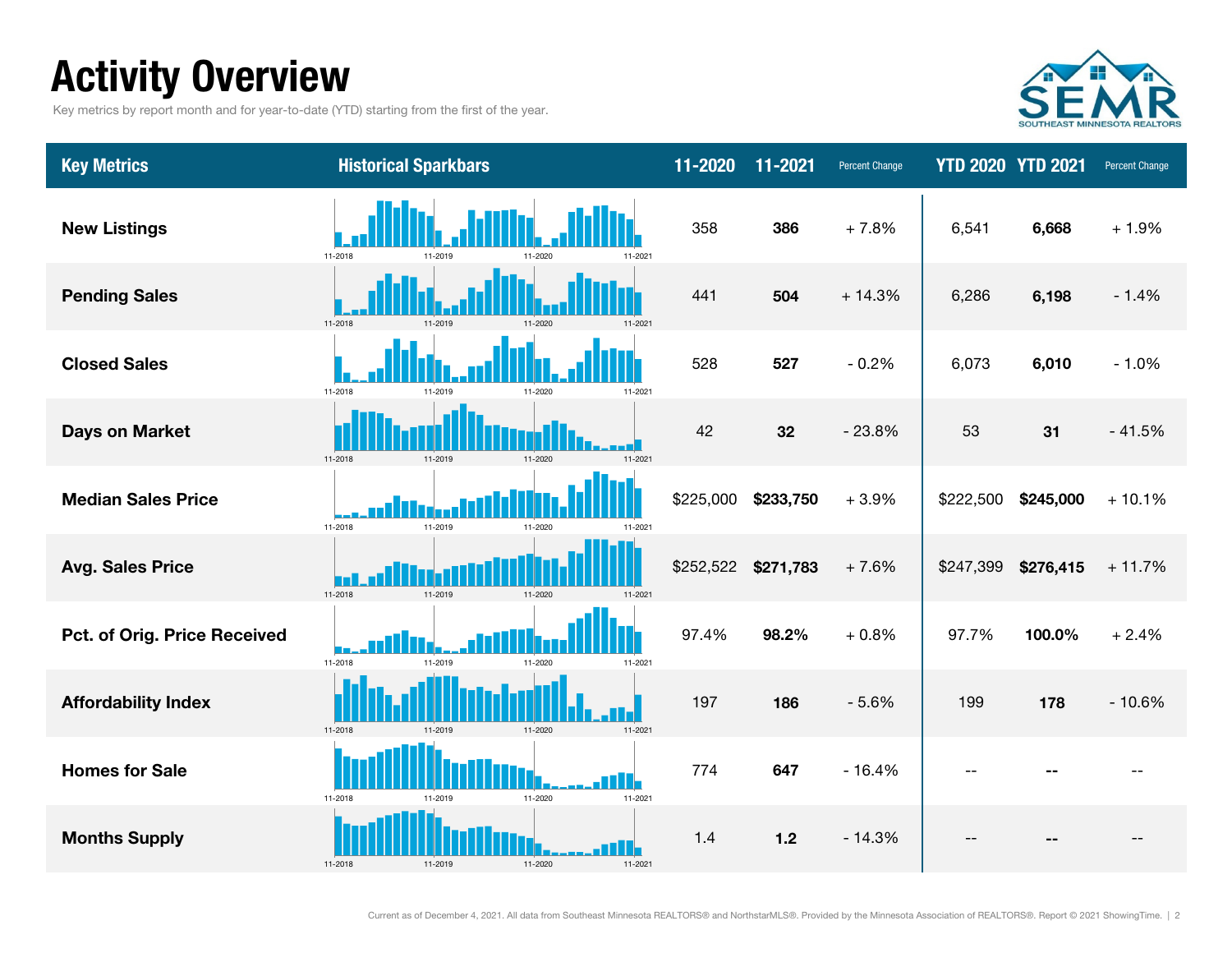# New Listings

A count of the properties that have been newly listed on the market in a given month.





| 7,127   | 6,541   | 6,668   |
|---------|---------|---------|
|         |         |         |
|         |         |         |
| $-1.3%$ | $-8.2%$ | $+1.9%$ |
| 2019    | 2020    | 2021    |

| <b>New Listings</b> |     | <b>Prior Year</b> | <b>Percent Change</b> |
|---------------------|-----|-------------------|-----------------------|
| December 2020       | 256 | 261               | $-1.9%$               |
| January 2021        | 341 | 361               | -5.5%                 |
| February 2021       | 413 | 461               | $-10.4%$              |
| March 2021          | 681 | 707               | $-3.7\%$              |
| April 2021          | 737 | 594               | $+24.1%$              |
| May 2021            | 634 | 699               | $-9.3\%$              |
| June 2021           | 761 | 693               | $+9.8%$               |
| <b>July 2021</b>    | 767 | 706               | $+8.6\%$              |
| August 2021         | 695 | 713               | -2.5%                 |
| September 2021      | 664 | 642               | $+3.4%$               |
| October 2021        | 589 | 607               | $-3.0\%$              |
| November 2021       | 386 | 358               | $+7.8%$               |
| 12-Month Avg        | 577 | 567               | $+1.8%$               |

### Historical New Listings by Month

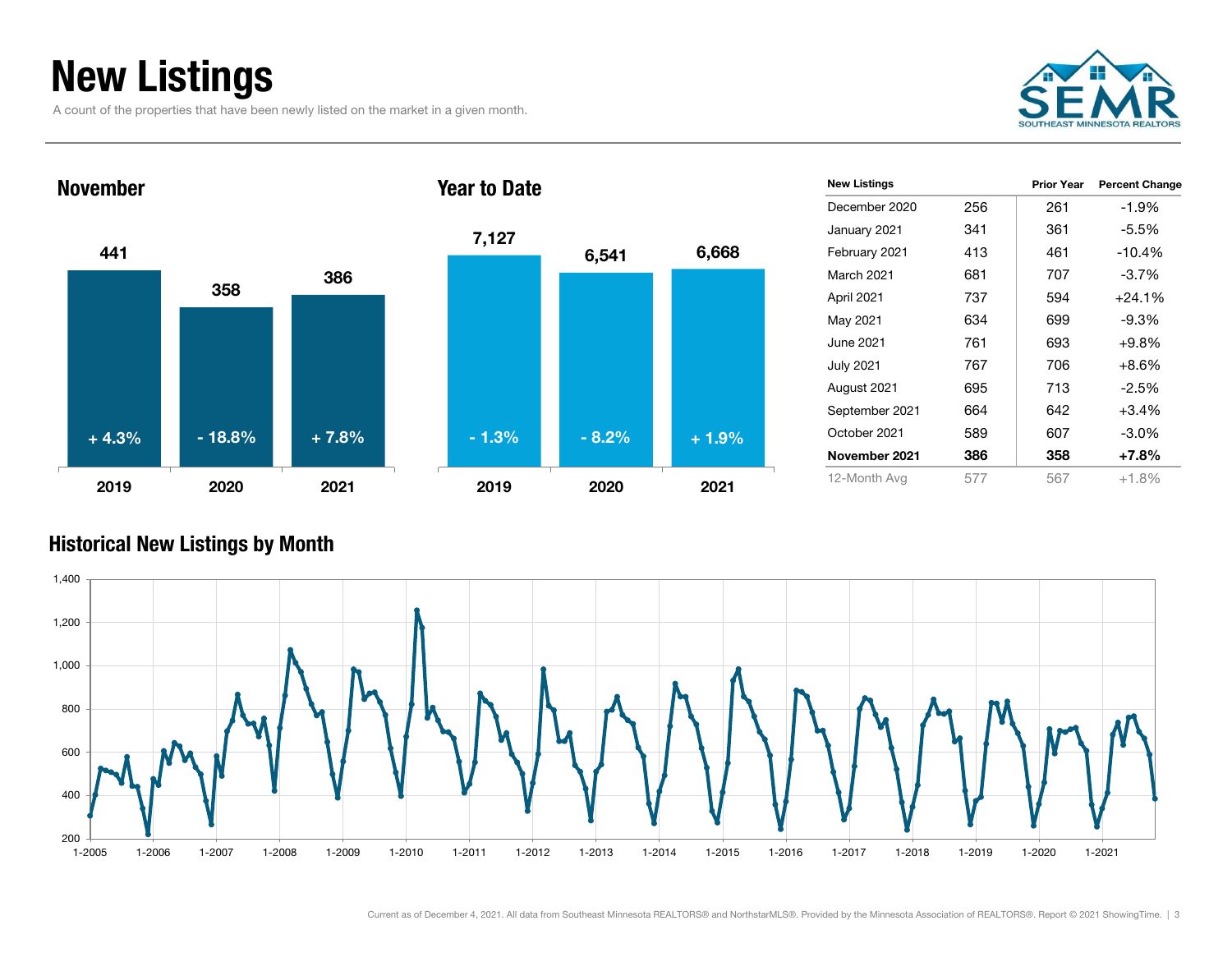# Pending Sales

A count of the properties on which offers have been accepted in a given month.





| <b>Pending Sales</b> |     | <b>Prior Year</b> | <b>Percent Change</b> |
|----------------------|-----|-------------------|-----------------------|
| December 2020        | 374 | 339               | $+10.3%$              |
| January 2021         | 380 | 371               | $+2.4%$               |
| February 2021        | 407 | 433               | $-6.0\%$              |
| March 2021           | 613 | 553               | $+10.8%$              |
| April 2021           | 705 | 511               | $+38.0%$              |
| May 2021             | 648 | 631               | $+2.7%$               |
| June 2021            | 614 | 754               | $-18.6%$              |
| <b>July 2021</b>     | 597 | 673               | $-11.3%$              |
| August 2021          | 624 | 690               | $-9.6%$               |
| September 2021       | 549 | 638               | $-13.9%$              |
| October 2021         | 557 | 591               | $-5.8%$               |
| November 2021        | 504 | 441               | +14.3%                |
| 12-Month Avg         | 548 | 552               | $-0.7\%$              |

### Historical Pending Sales by Month

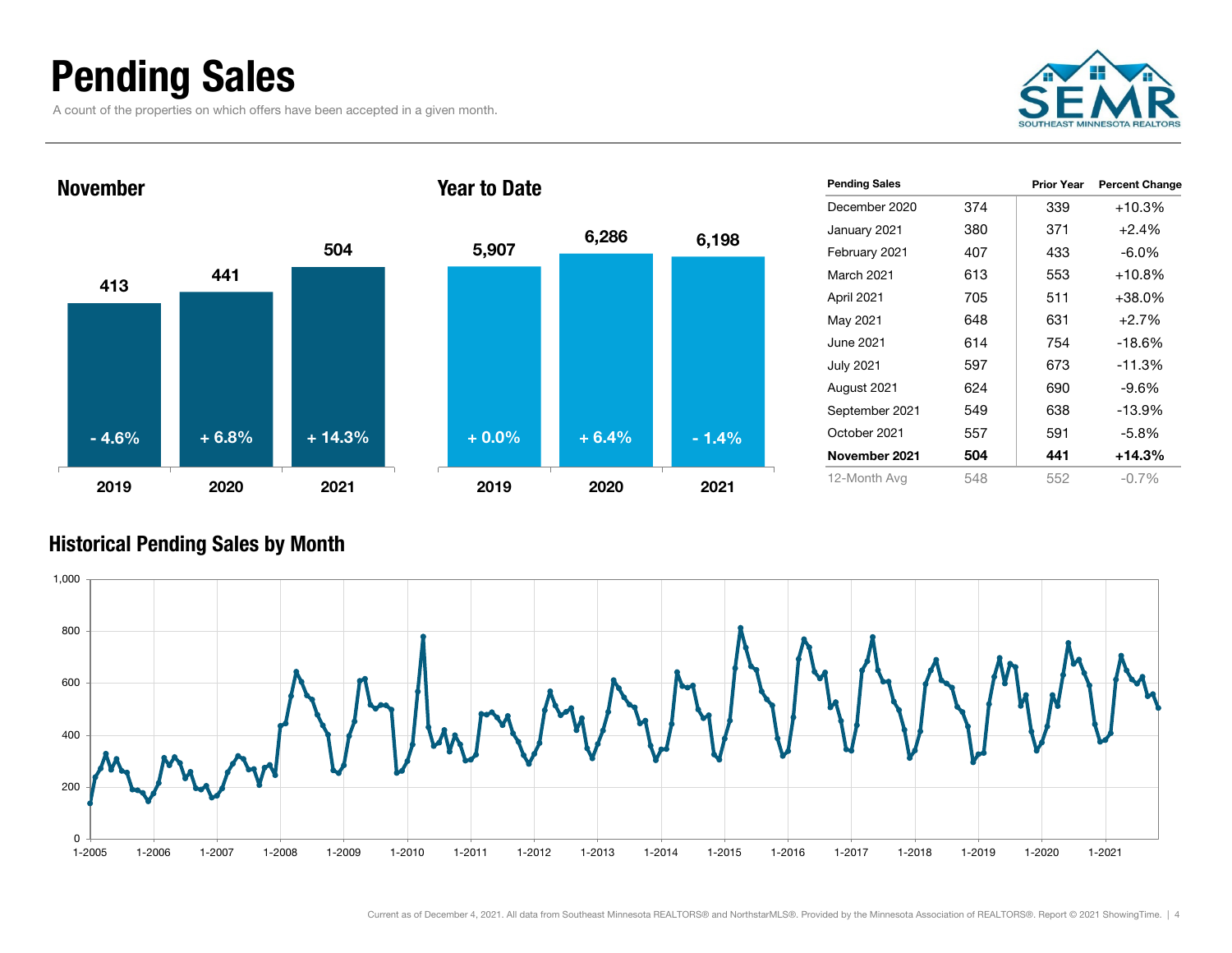### Closed Sales

A count of the actual sales that closed in a given month.







|     | Prior Year | <b>Percent Change</b> |
|-----|------------|-----------------------|
| 538 | 456        | $+18.0\%$             |
| 357 | 321        | $+11.2%$              |
| 303 | 329        | $-7.9\%$              |
| 413 | 440        | $-6.1%$               |
| 493 | 448        | +10.0%                |
| 624 | 504        | $+23.8%$              |
| 768 | 677        | $+13.4%$              |
| 627 | 793        | $-20.9%$              |
| 648 | 651        | $-0.5%$               |
| 624 | 660        | $-5.5%$               |
| 626 | 722        | $-13.3%$              |
| 527 | 528        | $-0.2\%$              |
| 546 | 544        | $+0.4\%$              |
|     |            |                       |

### Historical Closed Sales by Month

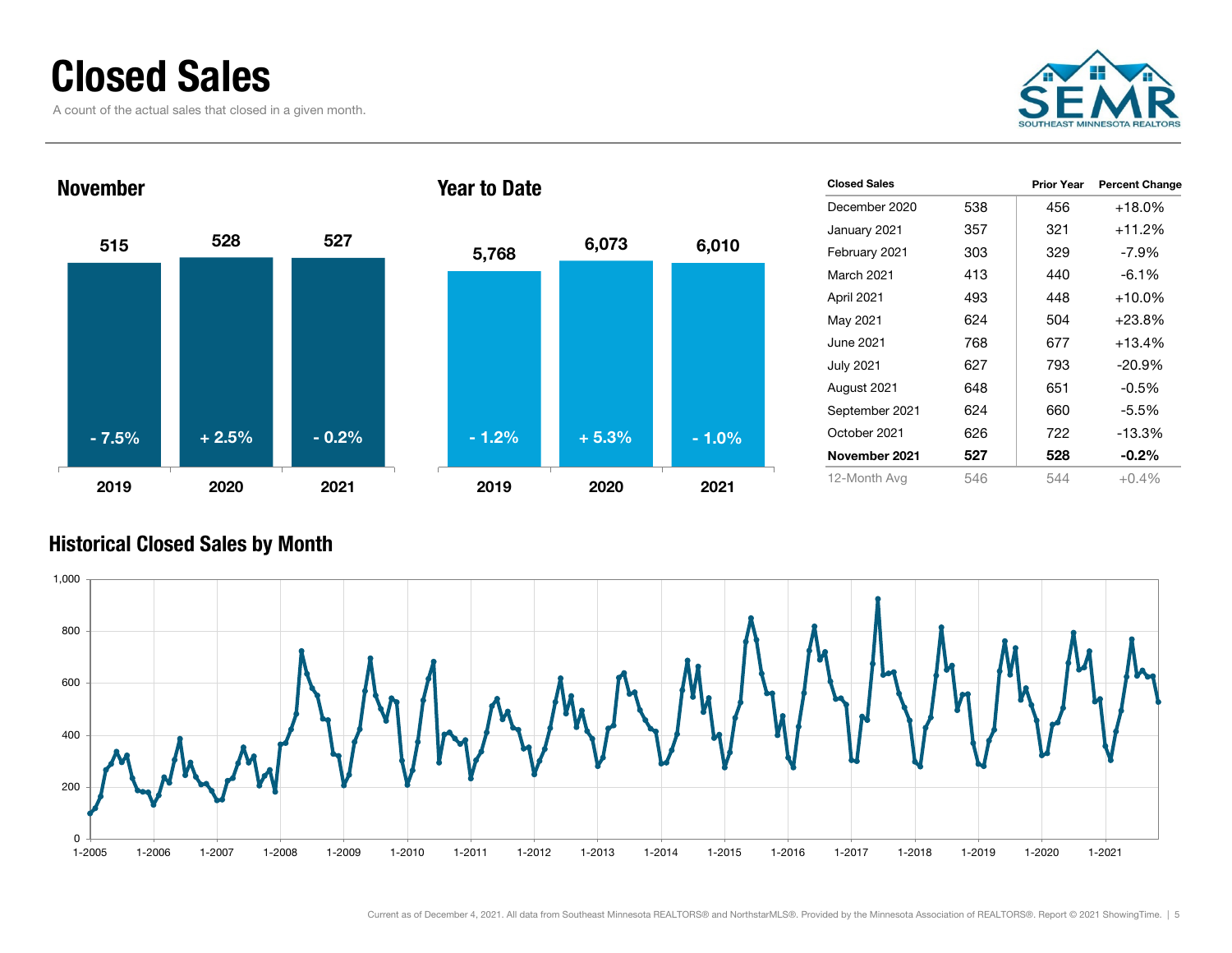# Days on Market Until Sale

Average number of days between when a property is listed and when an offer is accepted in a given month.





| Days on Market    |    | <b>Prior Year</b> | <b>Percent Change</b> |
|-------------------|----|-------------------|-----------------------|
| December 2020     | 52 | 65                | $-20.0%$              |
| January 2021      | 57 | 71                | $-19.7%$              |
| February 2021     | 53 | 79                | $-32.9%$              |
| <b>March 2021</b> | 45 | 69                | $-34.8%$              |
| April 2021        | 36 | 64                | $-43.8%$              |
| May 2021          | 30 | 51                | $-41.2%$              |
| <b>June 2021</b>  | 24 | 51                | $-52.9%$              |
| July 2021         | 21 | 48                | $-56.3%$              |
| August 2021       | 25 | 46                | $-45.7%$              |
| September 2021    | 24 | 44                | $-45.5%$              |
| October 2021      | 26 | 43                | $-39.5%$              |
| November 2021     | 32 | 42                | $-23.8%$              |
| 12-Month Avg      | 35 | 56                | $-37.5%$              |

#### Historical Days on Market Until Sale by Month

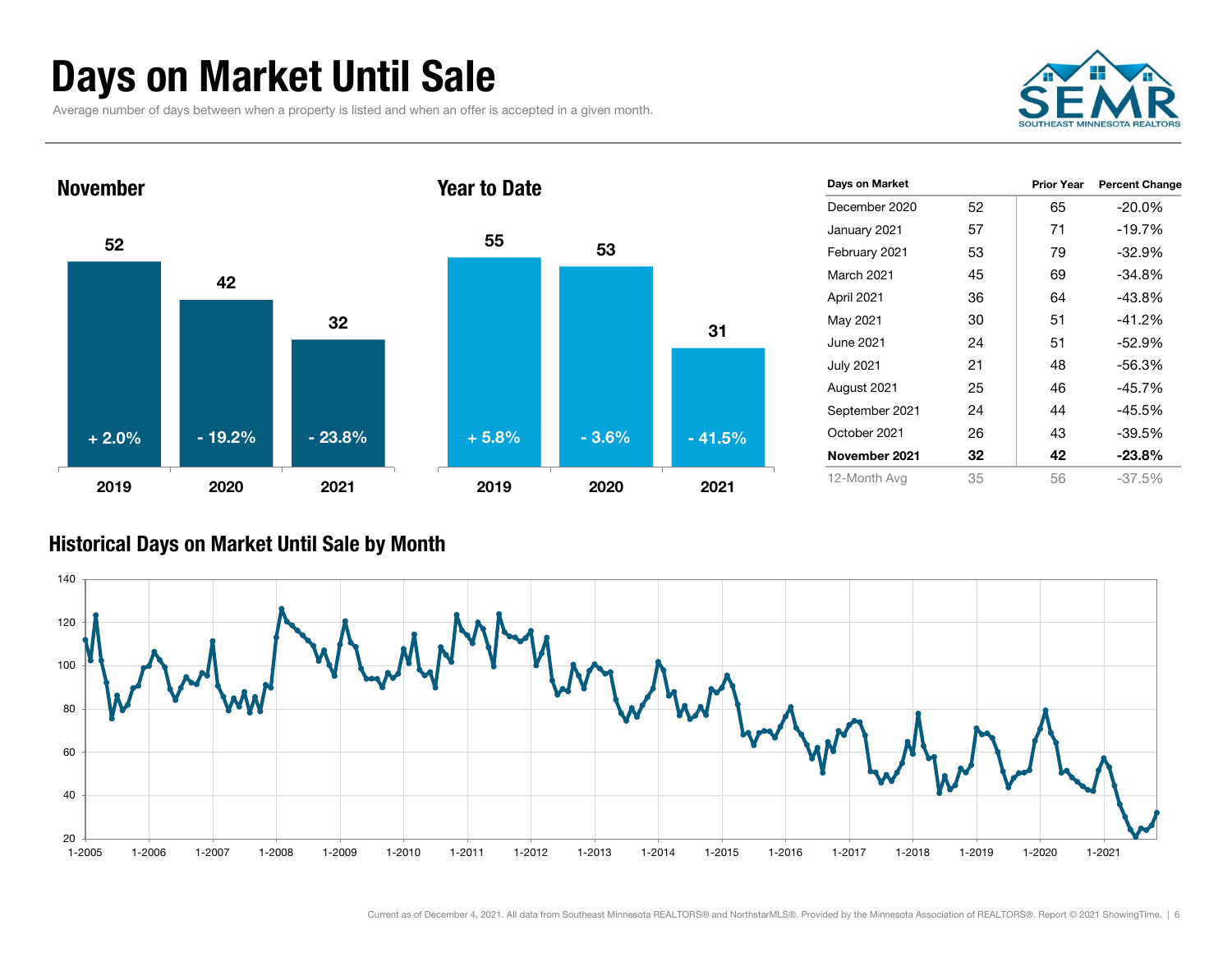### Median Sales Price

November

Point at which half of the sales sold for more and half sold for less, not accounting for seller concessions, in a given month.





#### Year to Date



| <b>Median Sales Price</b> |           | <b>Prior Year</b> | <b>Percent Change</b> |
|---------------------------|-----------|-------------------|-----------------------|
| December 2020             | \$224,700 | \$194,000         | $+15.8%$              |
| January 2021              | \$217,450 | \$199,450         | $+9.0\%$              |
| February 2021             | \$200,000 | \$215,000         | $-7.0\%$              |
| March 2021                | \$239,512 | \$210,000         | $+14.1%$              |
| April 2021                | \$227,000 | \$216,250         | $+5.0%$               |
| May 2021                  | \$249,950 | \$220,000         | +13.6%                |
| June 2021                 | \$265,000 | \$228,000         | +16.2%                |
| July 2021                 | \$260,000 | \$217,925         | $+19.3%$              |
| August 2021               | \$248,525 | \$231,750         | $+7.2\%$              |
| September 2021            | \$245,500 | \$228,500         | $+7.4%$               |
| October 2021              | \$252,500 | \$230,000         | $+9.8\%$              |
| November 2021             | \$233,750 | \$225,000         | $+3.9%$               |
| 12-Month Avg              | \$238.657 | \$217,990         | $+9.5%$               |

### Historical Median Sales Price by Month

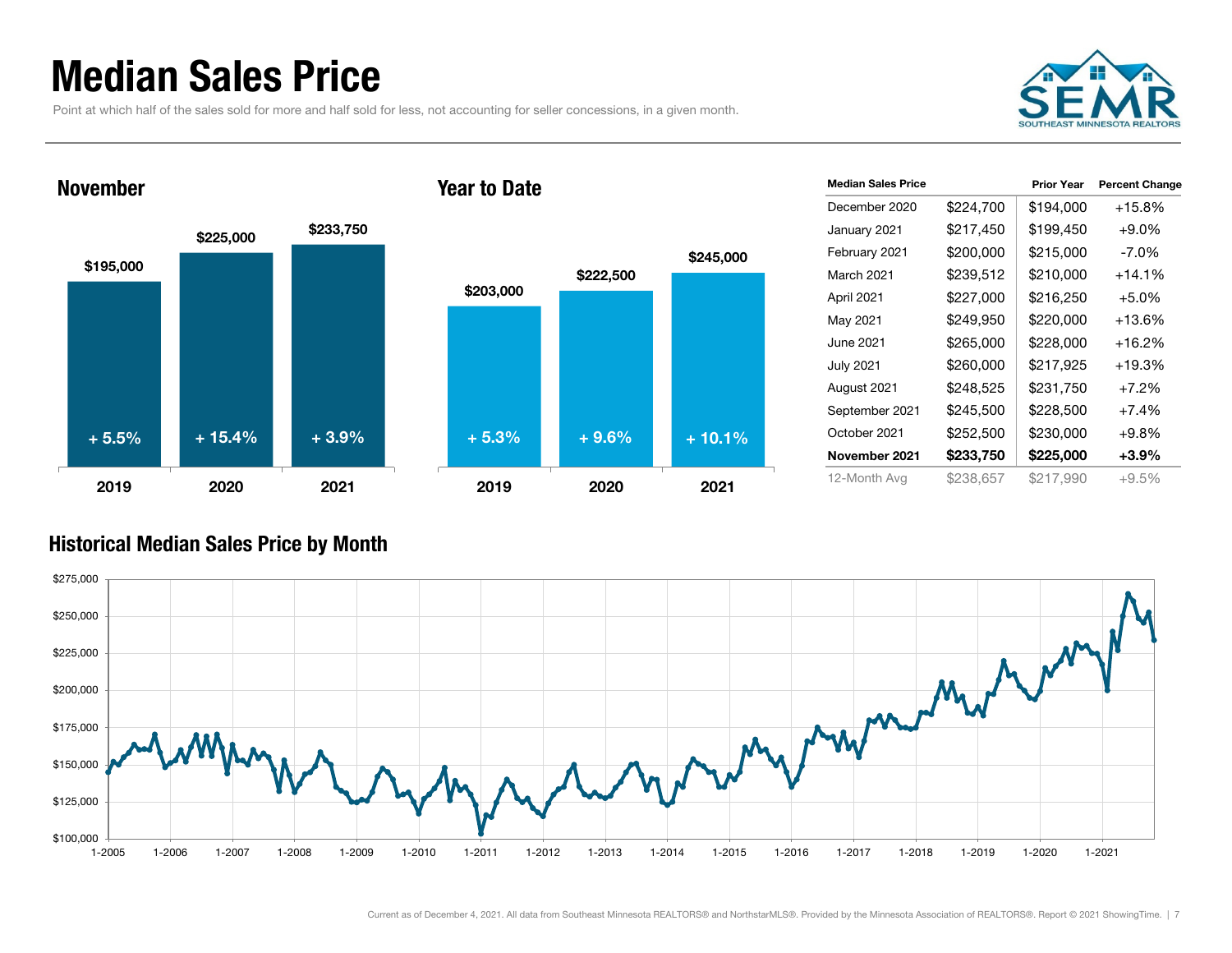### Average Sales Price

Average sales price for all closed sales, not accounting for seller concessions, in a given month.



#### November







| Avg. Sales Price |           | <b>Prior Year</b> | <b>Percent Change</b> |
|------------------|-----------|-------------------|-----------------------|
| December 2020    | \$245,951 | \$226,350         | $+8.7%$               |
| January 2021     | \$249,248 | \$232,720         | $+7.1\%$              |
| February 2021    | \$231,949 | \$234,249         | $-1.0\%$              |
| March 2021       | \$263,965 | \$239,074         | $+10.4%$              |
| April 2021       | \$259,685 | \$236,486         | $+9.8\%$              |
| May 2021         | \$290,018 | \$243,211         | $+19.2%$              |
| June 2021        | \$289,824 | \$251,466         | $+15.3%$              |
| <b>July 2021</b> | \$289,473 | \$247,731         | +16.8%                |
| August 2021      | \$276,637 | \$248,610         | $+11.3%$              |
| September 2021   | \$286,302 | \$254,875         | $+12.3%$              |
| October 2021     | \$285,153 | \$258,972         | $+10.1%$              |
| November 2021    | \$271,783 | \$252,522         | +7.6%                 |
| 12-Month Avg     | \$269,999 | \$243.856         | $+10.7\%$             |

### Historical Average Sales Price by Month

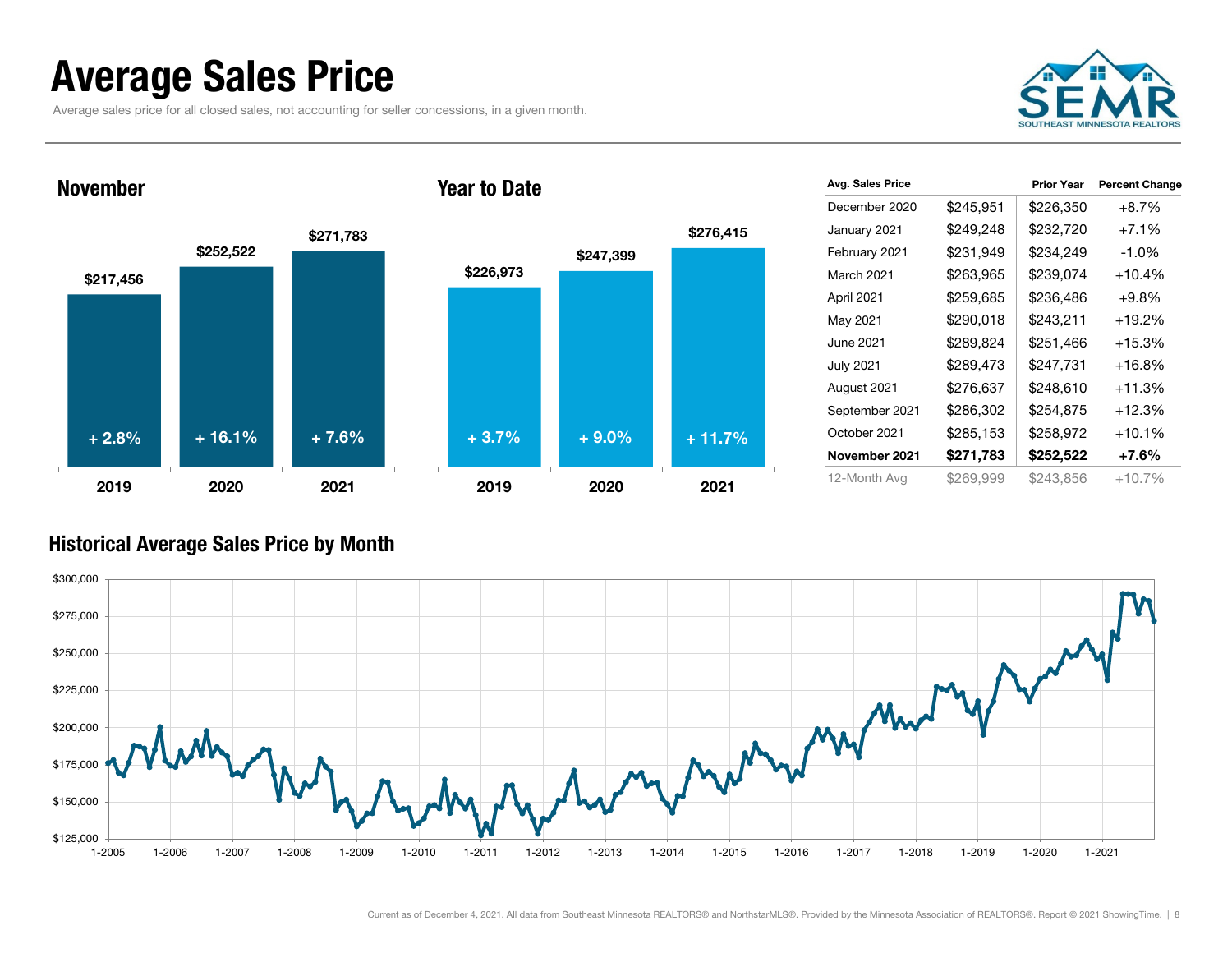# Percent of Original List Price Received

Percentage found when dividing a property's sales price by its original list price, then taking the average for all properties sold in a given month, not accounting for seller concessions.



95.6% 97.4% 98.2% 2019 2020 2021November96.9% 97.7% 100.0% 2019 2020 2021Year to Date- 0.1% $\%$  + 1.9% + 0.8% - 0.2% + 0.8% + 2.4%

| Pct. of Orig. Price Received |        | <b>Prior Year</b> | <b>Percent Change</b> |  |
|------------------------------|--------|-------------------|-----------------------|--|
| December 2020                | 96.8%  | 95.0%             | $+1.9%$               |  |
| January 2021                 | 96.9%  | 94.9%             | $+2.1%$               |  |
| February 2021                | 96.8%  | 95.4%             | $+1.5%$               |  |
| <b>March 2021</b>            | 99.6%  | 96.8%             | $+2.9%$               |  |
| April 2021                   | 100.4% | 97.8%             | $+2.7%$               |  |
| May 2021                     | 101.3% | 97.5%             | $+3.9%$               |  |
| June 2021                    | 102.3% | 98.1%             | +4.3%                 |  |
| <b>July 2021</b>             | 102.3% | 98.3%             | $+4.1%$               |  |
| August 2021                  | 100.5% | 98.6%             | $+1.9%$               |  |
| September 2021               | 99.1%  | 98.5%             | $+0.6%$               |  |
| October 2021                 | 99.1%  | 98.7%             | $+0.4%$               |  |
| November 2021                | 98.2%  | 97.4%             | $+0.8%$               |  |
| 12-Month Avg                 | 99.4%  | 97.2%             | $+2.3%$               |  |

### Historical Percent of Original List Price Received by Month

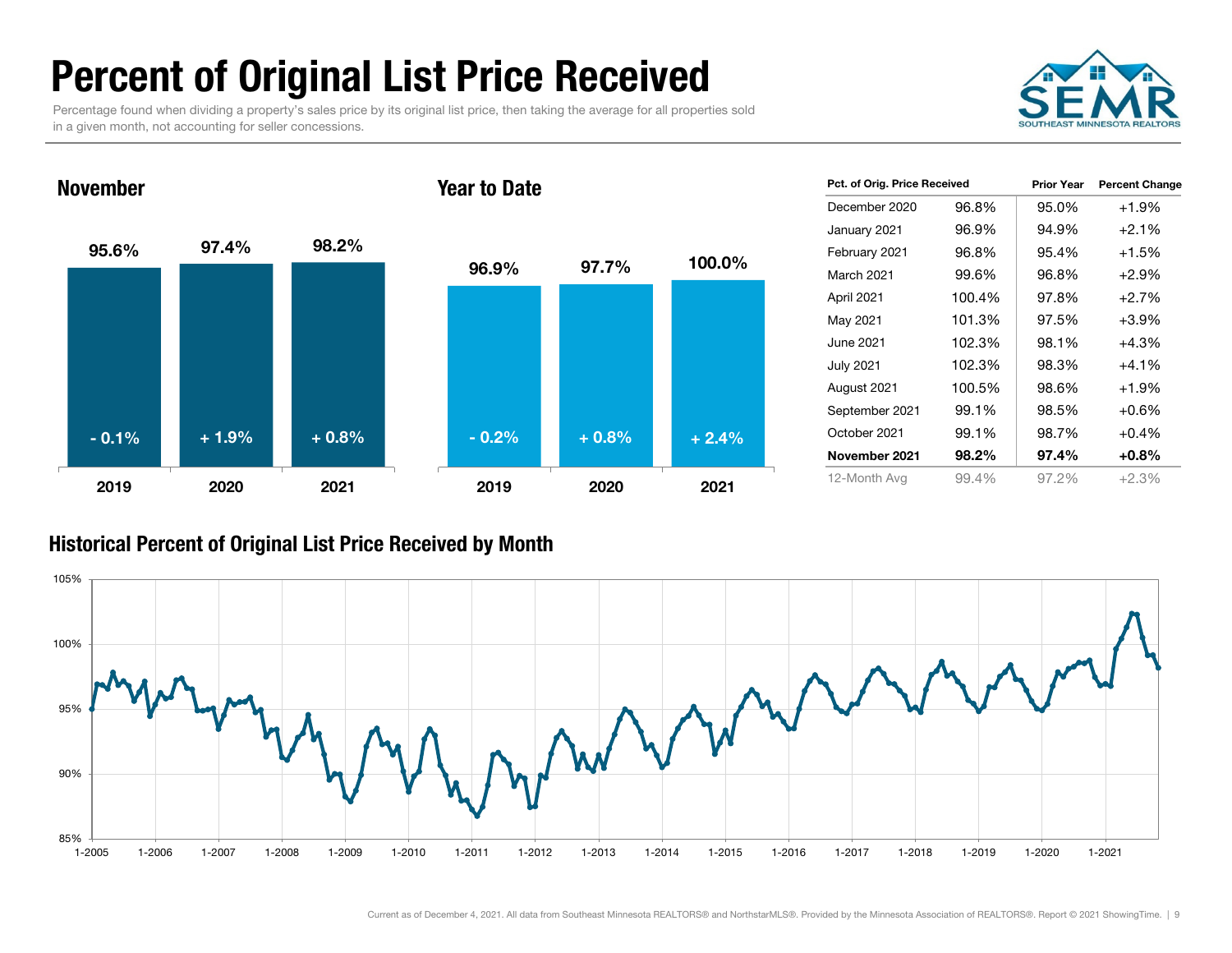# Housing Affordability Index

This index measures housing affordability for the region. For example, an index of 120 means the median household income is 120% of what is necessary to qualify for the median-priced home under prevailing interest rates. A higher number means greater affordability.

Year to Date



### 206 197November



| <b>Affordability Index</b> |     | <b>Prior Year</b> | <b>Percent Change</b> |
|----------------------------|-----|-------------------|-----------------------|
| December 2020              | 197 | 207               | $-4.8%$               |
| January 2021               | 201 | 206               | $-2.4\%$              |
| February 2021              | 208 | 194               | $+7.2%$               |
| March 2021                 | 174 | 191               | $-8.9\%$              |
| April 2021                 | 188 | 195               | $-3.6%$               |
| May 2021                   | 171 | 191               | $-10.5%$              |
| June 2021                  | 160 | 187               | $-14.4%$              |
| <b>July 2021</b>           | 164 | 198               | $-17.2%$              |
| August 2021                | 172 | 188               | $-8.5%$               |
| September 2021             | 173 | 191               | $-9.4%$               |
| October 2021               | 168 | 191               | $-12.0%$              |
| November 2021              | 186 | 197               | $-5.6\%$              |
| 12-Month Avg               | 180 | 195               | $-7.7\%$              |

### Historical Housing Affordability Index by Mont h

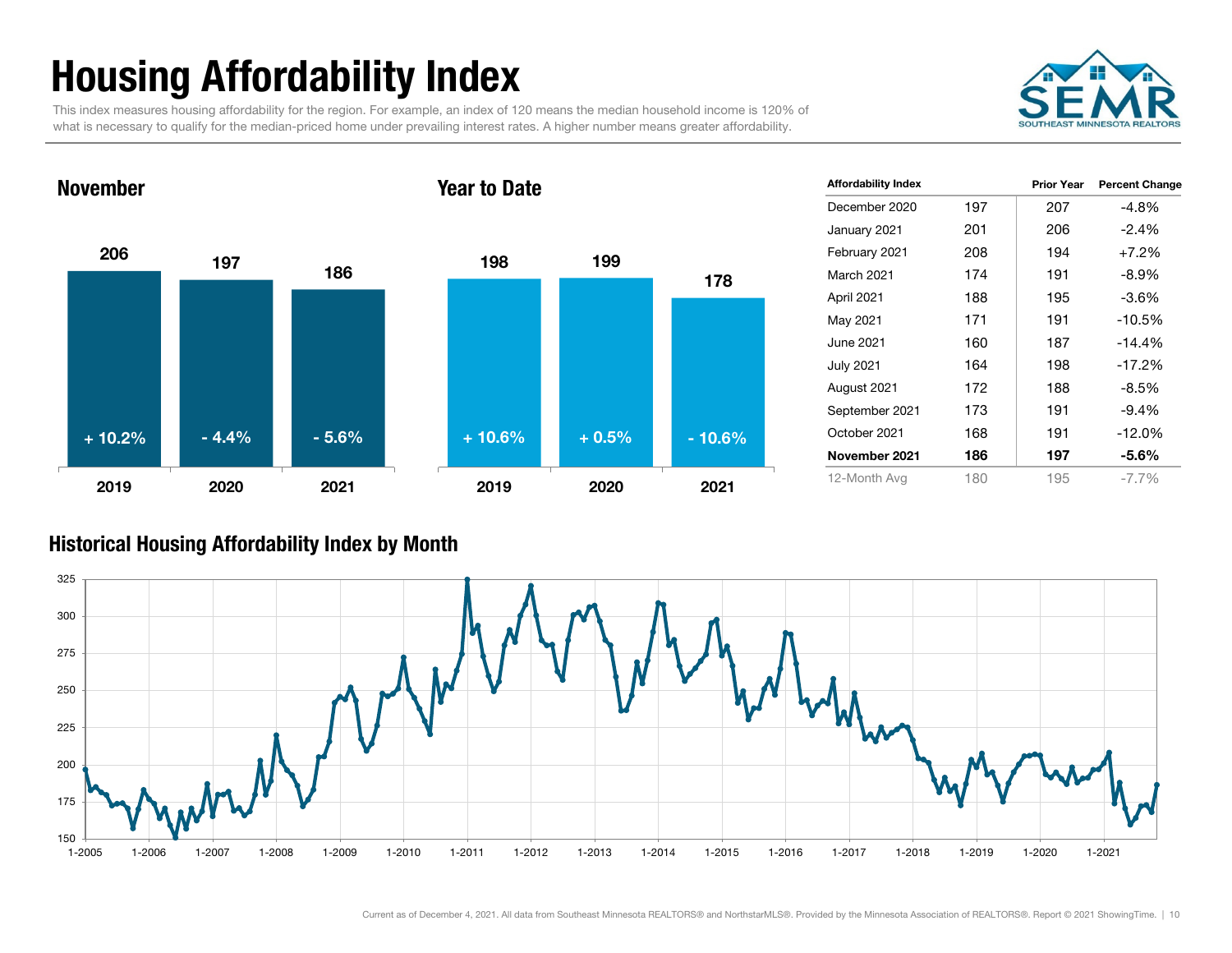### Inventory of Homes for Sale

The number of properties available for sale in active status at the end of a given month.





#### Historical Inventory of Homes for Sale by Month

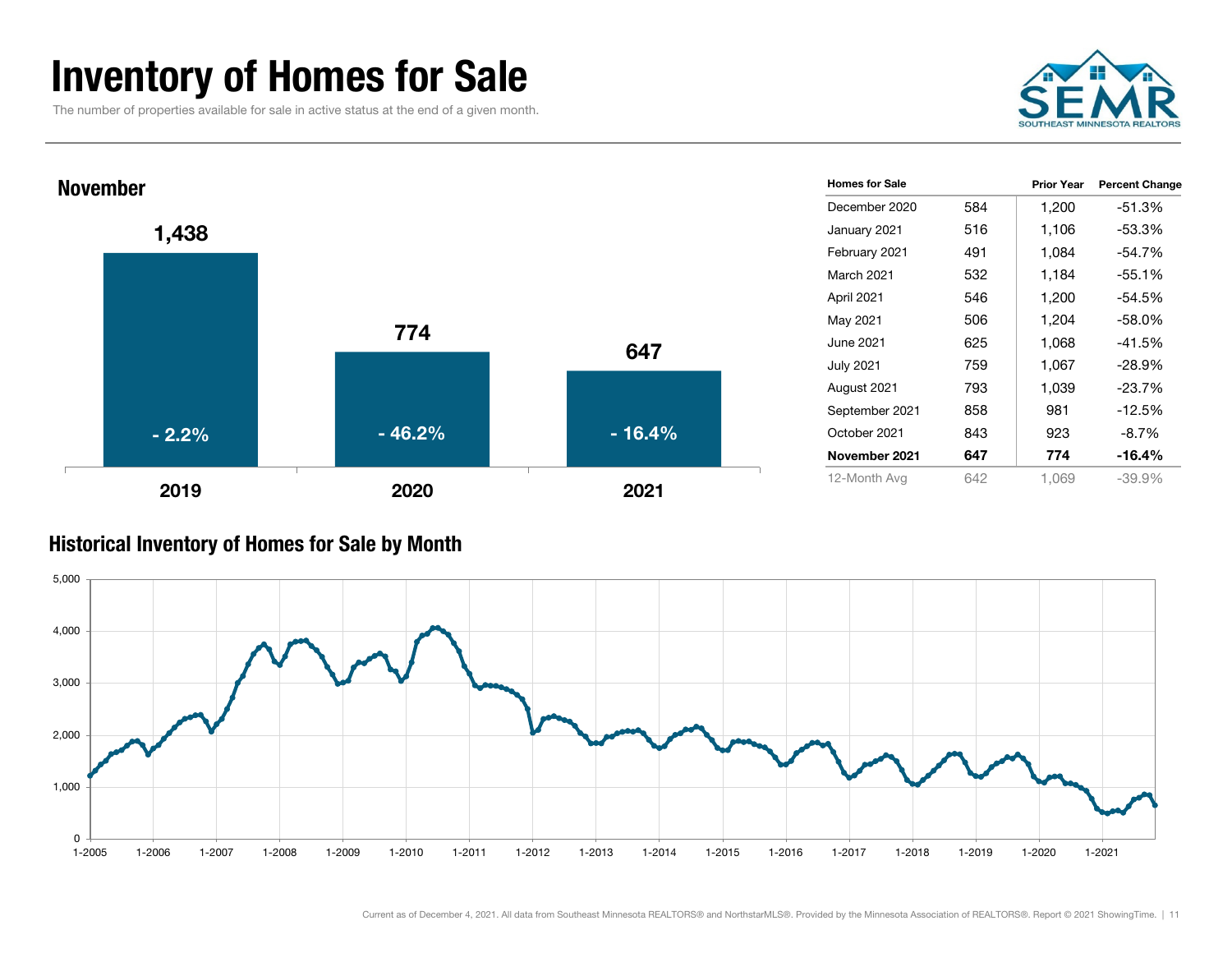# Months Supply of Inventory

The inventory of homes for sale at the end of a given month, divided by the average monthly pending sales from the last 12 months.





#### Historical Months Supply of Inventory by Month